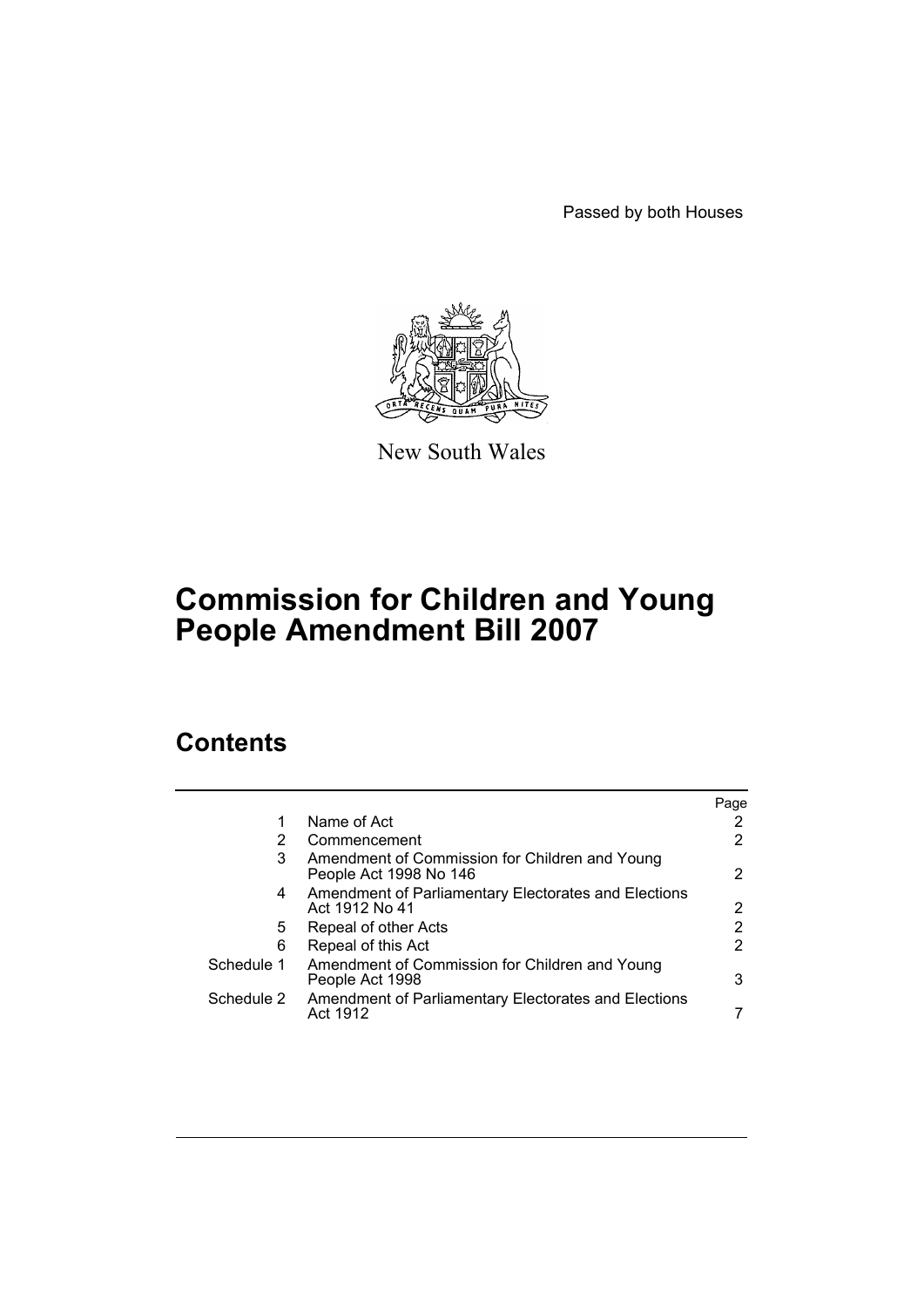*I certify that this public bill, which originated in the Legislative Assembly, has finally passed the Legislative Council and the Legislative Assembly of New South Wales.*

> *Clerk of the Legislative Assembly. Legislative Assembly, Sydney, , 2007*



New South Wales

# **Commission for Children and Young People Amendment Bill 2007**

Act No , 2007

An Act to amend the *Commission for Children and Young People Act 1998* in relation to background checking of applicants for employment, the functions and status of the Child Death Review Team and other matters; and to amend the *Parliamentary Electorates and Elections Act 1912* in relation to the audit of child-related conduct declarations.

*I have examined this bill and find it to correspond in all respects with the bill as finally passed by both Houses.*

*Assistant Speaker of the Legislative Assembly.*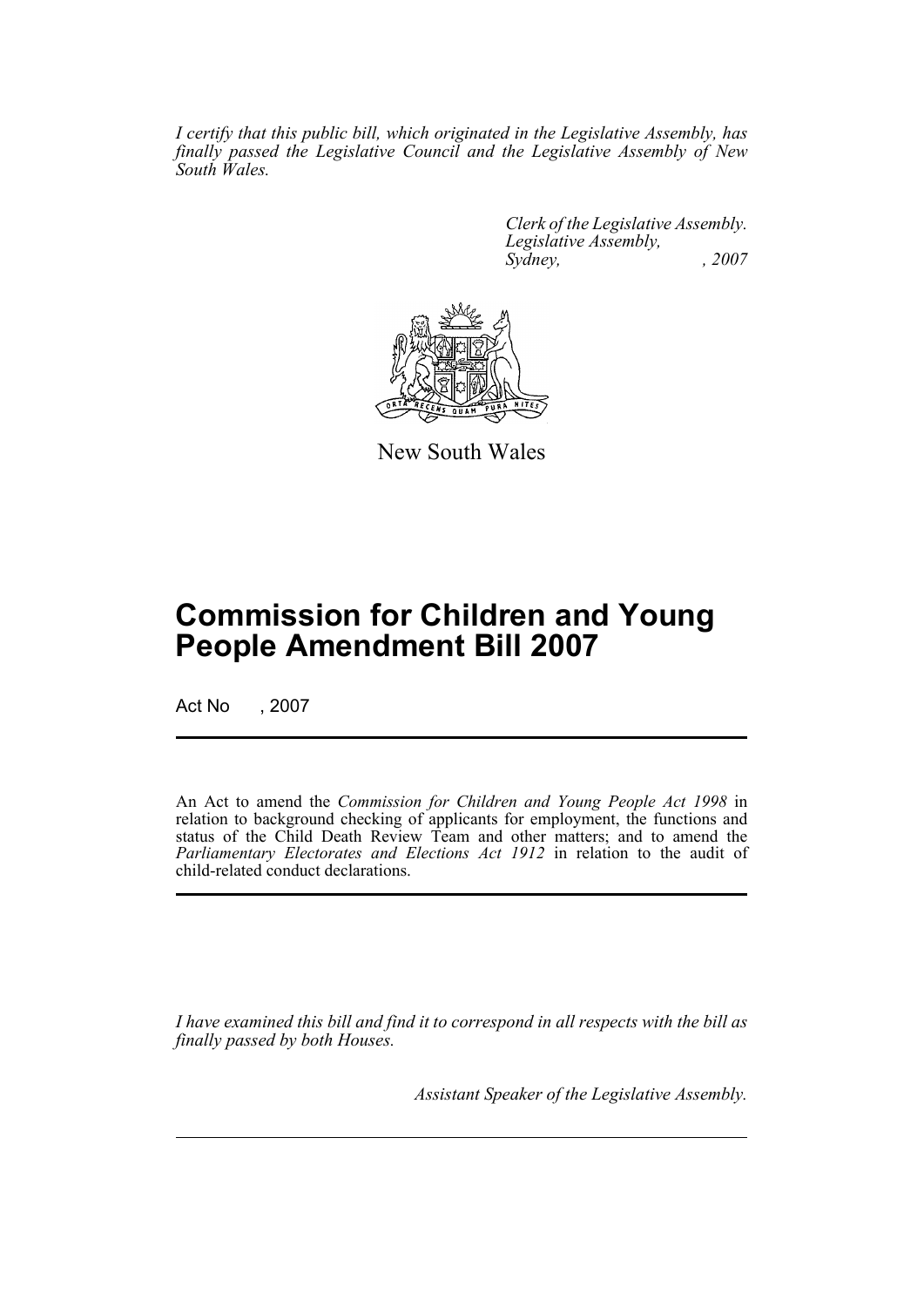#### <span id="page-2-0"></span>**The Legislature of New South Wales enacts:**

#### **1 Name of Act**

This Act is the *Commission for Children and Young People Amendment Act 2007*.

#### <span id="page-2-1"></span>**2 Commencement**

This Act commences on the date of assent to this Act.

#### <span id="page-2-2"></span>**3 Amendment of Commission for Children and Young People Act 1998 No 146**

The *Commission for Children and Young People Act 1998* is amended as set out in Schedule 1.

## <span id="page-2-3"></span>**4 Amendment of Parliamentary Electorates and Elections Act 1912 No 41**

The *Parliamentary Electorates and Elections Act 1912* is amended as set out in Schedule 2.

#### <span id="page-2-4"></span>**5 Repeal of other Acts**

The following Acts are repealed:

- (a) the *Child Protection Legislation Amendment Act 2002*,
- (b) the *Child Protection Legislation Amendment Act 2003*.

# <span id="page-2-5"></span>**6 Repeal of this Act**

- (1) This Act is repealed on the day following the day on which this Act commences.
- (2) The repeal of this Act does not, because of the operation of section 30 of the *Interpretation Act 1987*, affect any amendment made by this Act.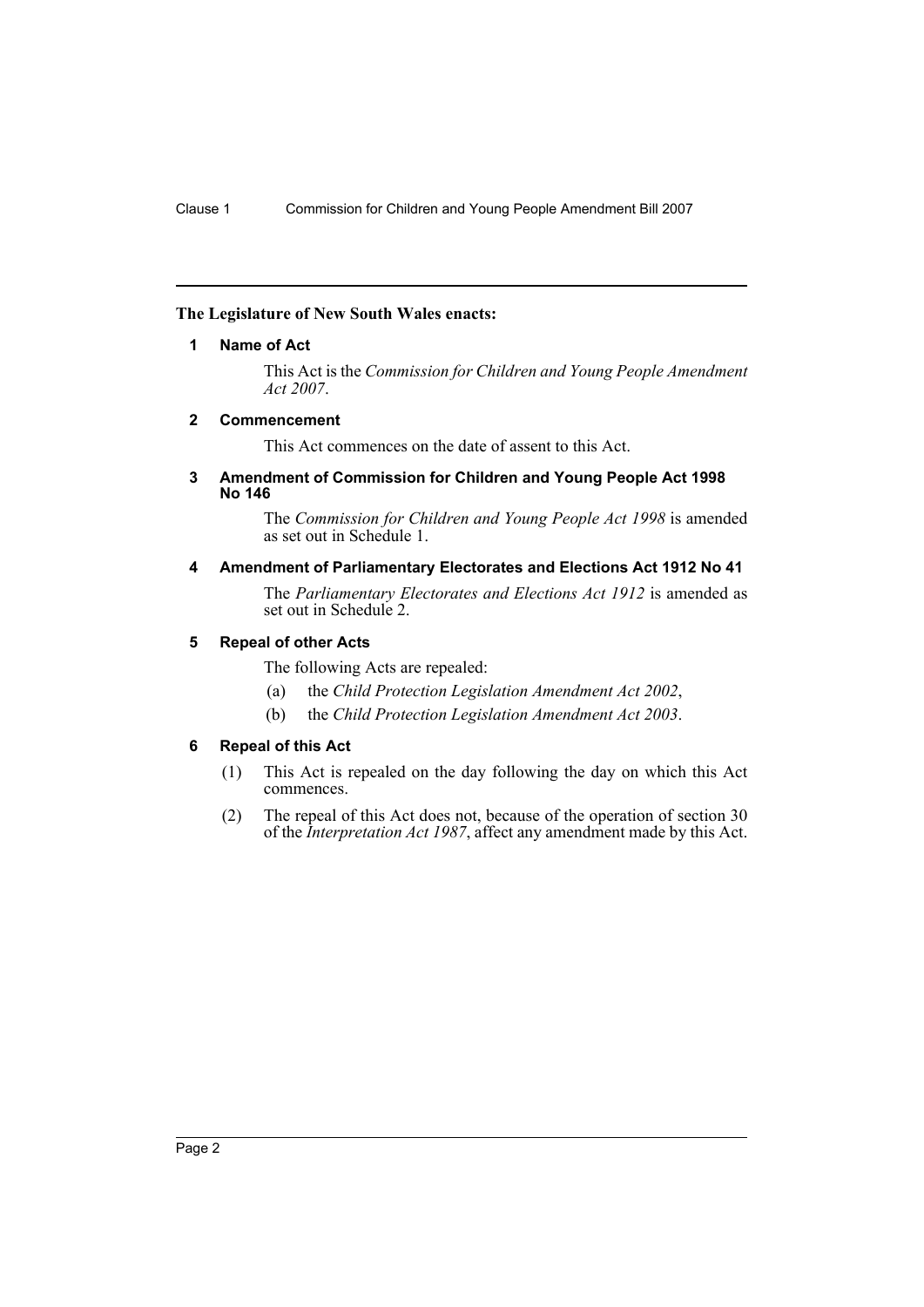Amendment of Commission for Children and Young People Act 1998 Schedule 1

# <span id="page-3-0"></span>**Schedule 1 Amendment of Commission for Children and Young People Act 1998**

(Section 3)

#### **[1] Section 26 Provisions relating to reports to Parliament**

Omit "*Annual Reports (Departments) Act 1985*" from section 26 (6). Insert instead "*Annual Reports (Statutory Bodies) Act 1984*".

#### **[2] Section 33 Definitions**

Omit "interstate restraint order (within the meaning of Part 15A" from paragraph (b) of the definition of *relevant apprehended violence order* in section 33 (1).

Insert instead "external protection order (within the meaning of Division 10 of Part 15A".

#### **[3] Section 33 (1), definition of "relevant employment proceedings"**

Omit "disciplinary proceedings (in this State or elsewhere)".

Insert instead "proceedings (including disciplinary proceedings), in this State or elsewhere,".

#### **[4] Section 33A Child-related employment to which Part does not apply**

Omit the section.

# **[5] Section 33P Self-employed persons**

Insert after section 33P (2) (c):

(c1) the charging of fees for the issue of such certificates, being fees prescribed by the regulations,

## **[6] Section 33PA**

Insert after section 33P:

#### **33PA Child-related employment to which Division does not apply**

- (1) This Division does not apply to the employment of a person in child-related employment if:
	- (a) all the children with whom the person is required to have contact in that employment are related to the person, or
	- (b) all the children with whom the person is required to have contact in that employment are related to the employer and the person is related to the employer.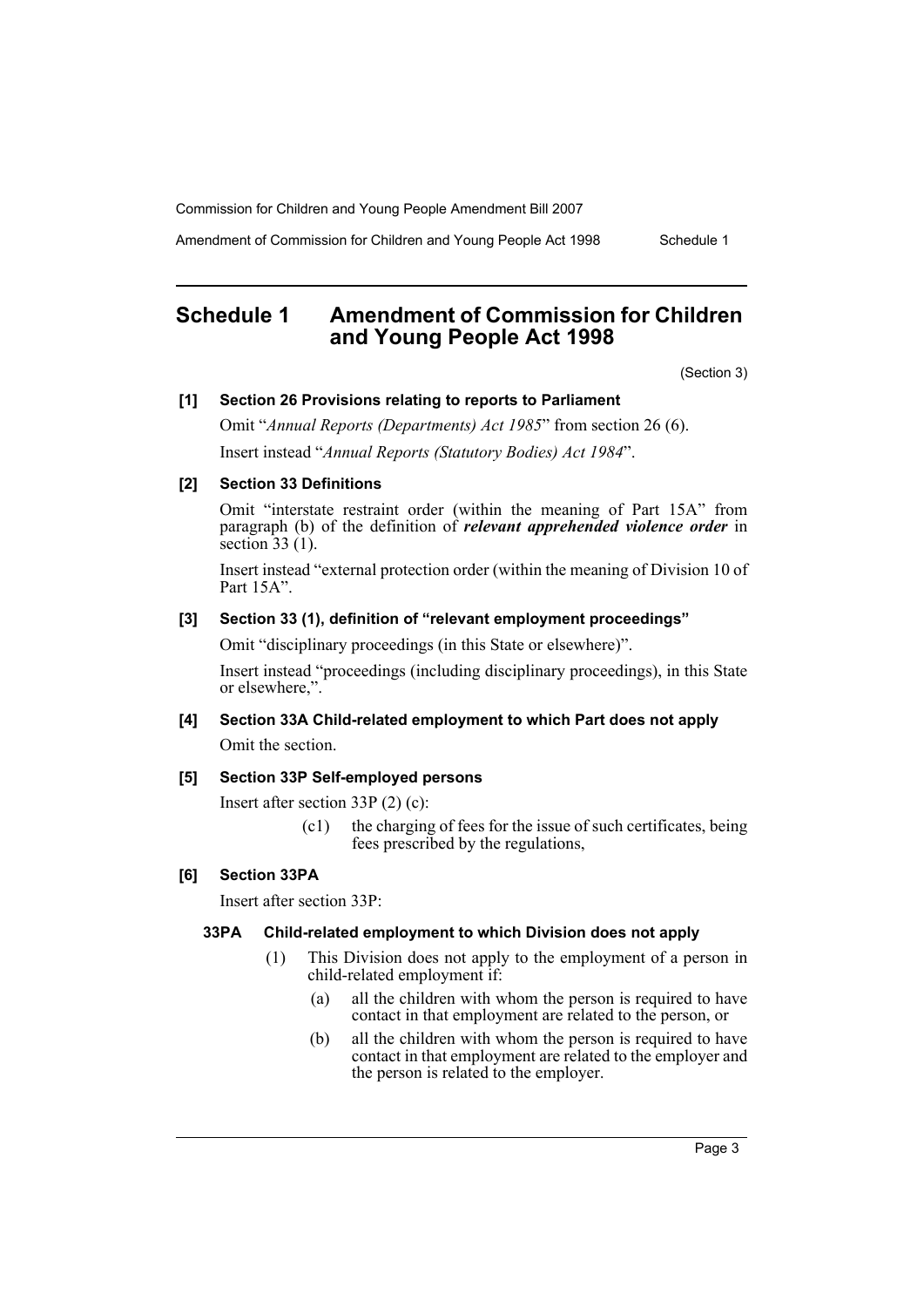Schedule 1 Amendment of Commission for Children and Young People Act 1998

- (2) For the purposes of this section, a person is *related* to another person if:
	- (a) the person is a relative of the other person, or
	- (b) the person is the guardian of the other person or a person having the custody of or parental responsibility for the other person (otherwise than as the holder of a public office), or
	- (c) the spouse of the person is related to the other person (as referred to in paragraph (a) or (b)).
- (3) In this section:

*relative* of a person means the spouse, parent, child, grandparent, grandchild, uncle, aunt, brother, sister, niece or nephew of the person, whether the relationship is of the whole or the half-blood and whether the relationship is natural or depends on the adoption of a person.

*spouse* of a person includes any person who is living with that other person as that other person's partner on a bona fide domestic basis.

#### **[7] Section 35 Guidelines relating to procedures and standards for background checking**

Omit section 35 (5).

#### **[8] Section 39 Duties of employers with respect to relevant employment proceedings**

Omit section 39 (1A). Insert instead:

(1A) For the purposes of this Part, relevant employment proceedings are taken to have been completed when a finding has been made by the employer as to whether the alleged reportable conduct, or the alleged commission of an act of violence, occurred or may have occurred, and a decision has been made by the employer as to what action (if any) is to be taken against the employee in respect of the finding.

#### **[9] Section 39 (2)**

Omit the subsection. Insert instead:

(2) The employer who notifies the Commission of information under subsection (1) must also notify sufficient details of the proceedings concerned to the Commission and each approved screening agency that requests the information: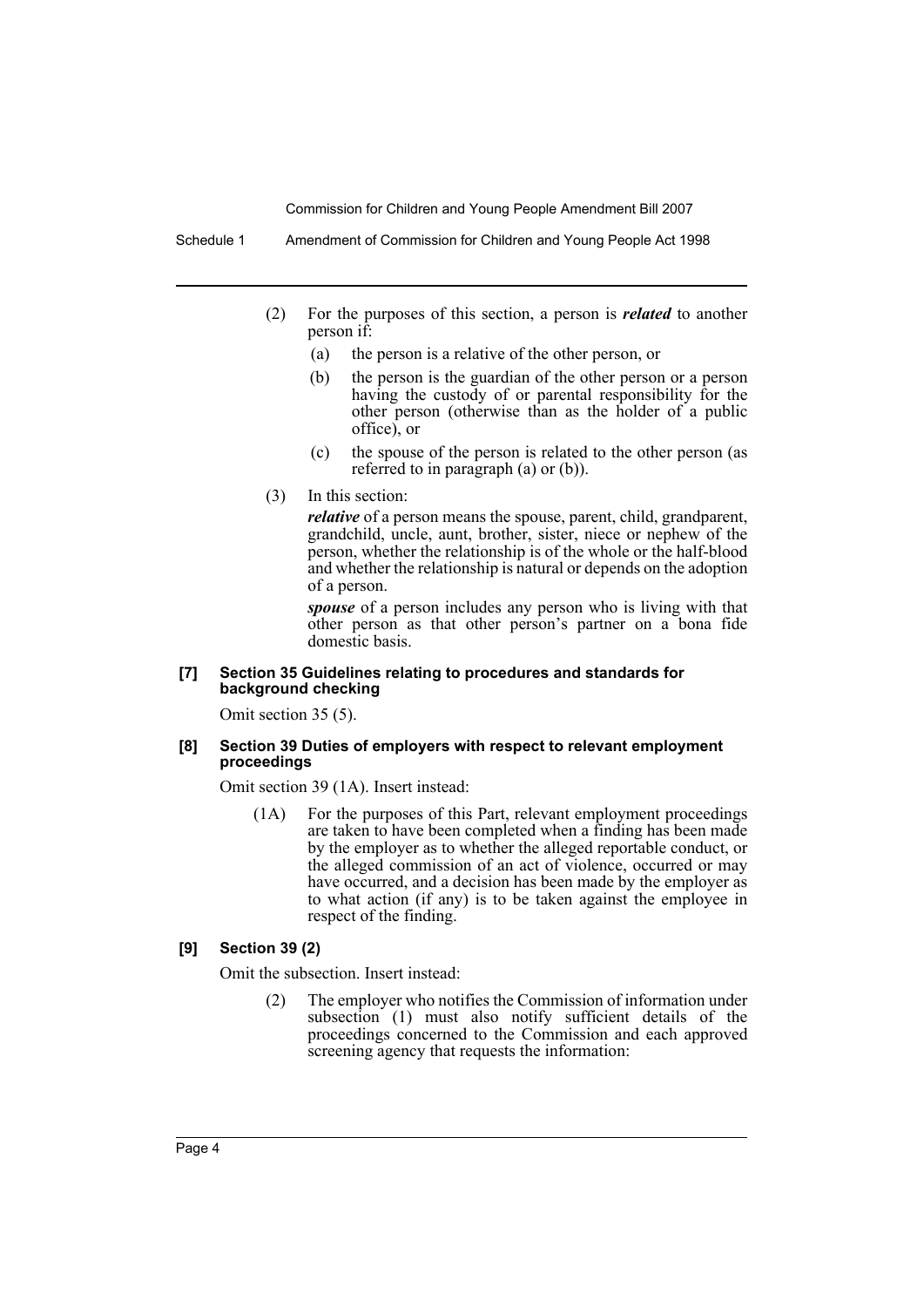Amendment of Commission for Children and Young People Act 1998 Schedule 1

- (a) for the purposes of background checking by the
	- Commission or that approved screening agency, or (b) for the purposes of the Commission exercising its function
	- under section 36 (1) (a) of maintaining a database of completed relevant employment proceedings.

# **[10] Section 39 (3)**

Omit "disciplinary".

# **[11] Section 45B**

Omit the section. Insert instead:

# **45B Establishment of the Team**

A committee of the Commission, to be known as the Child Death Review Team, is established by this Act.

# **[12] Section 45N Functions of the Team**

Insert after section 45N (1):

- (1A) Any function of the Team with respect to child deaths occurring in New South Wales may also be exercised by the Team in connection with the death of a child dying outside the State while ordinarily resident in the State.
- (1B) The Convenor may enter into an agreement or other arrangement for the exchange of information between the Team and a person or body having functions under the law of another State or a Territory that are substantially similar to the functions of the Team, being information relevant to the exercise of the functions of the Team or that person or body.

# **[13] Section 45U Confidentiality of information**

Insert after section 45U (1) (c) (iv):

(v) giving effect to any agreement or other arrangement entered into under section 45N (1B), or

# **[14] Section 48 Protection from liability**

Insert "or omitted" after "was done".

## **[15] Schedule 3 Savings, transitional and other provisions**

Insert at the end of clause 1 (1):

*Commission for Children and Young People Amendment Act 2007*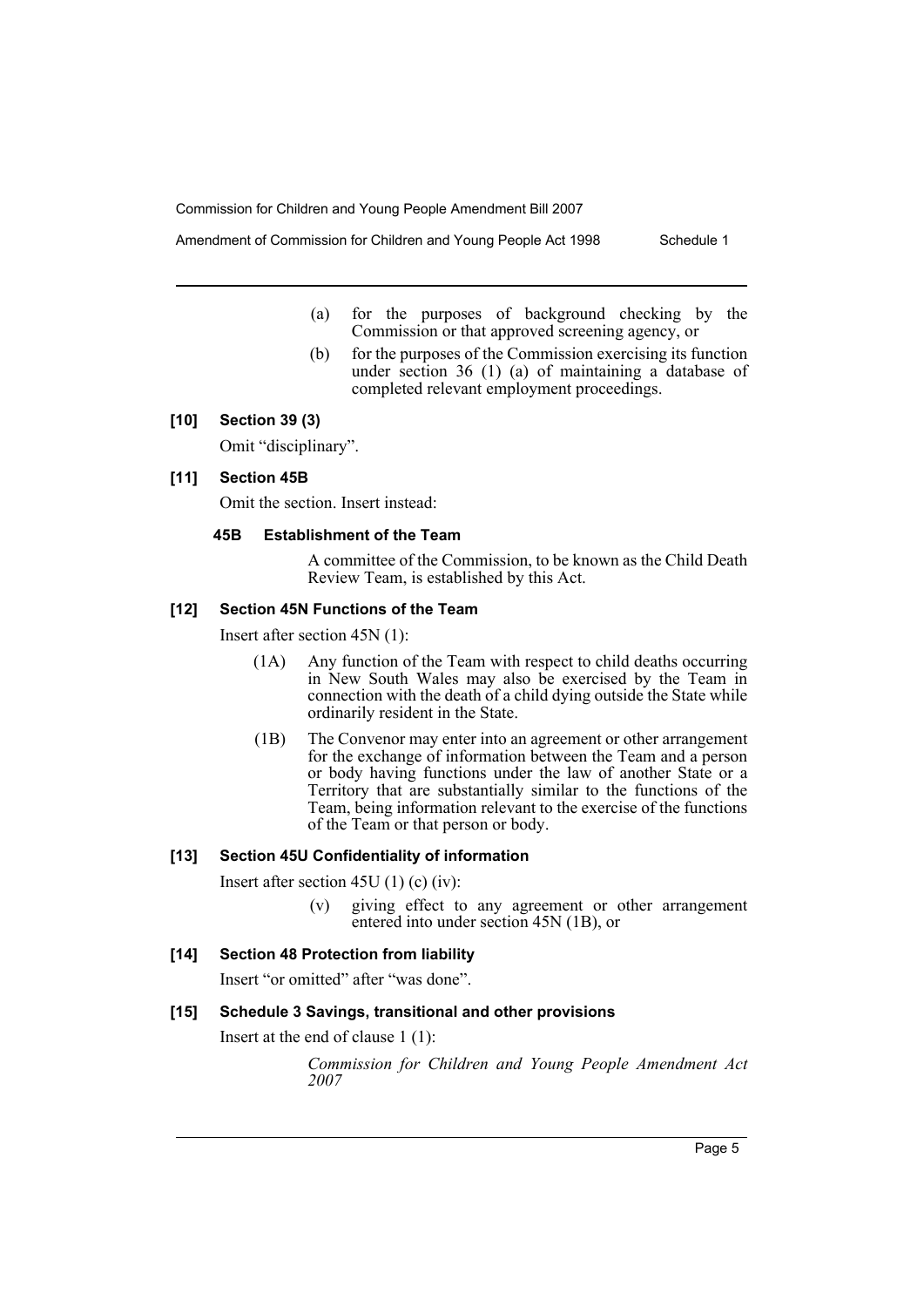Schedule 1 Amendment of Commission for Children and Young People Act 1998

# **[16] Schedule 3, Part 6**

Insert after clause 11:

# **Part 6 Provisions consequent on enactment of Commission for Children and Young People Amendment Act 2007**

## **12 Meaning of "amending Act"**

In this Part:

*amending Act* means the *Commission for Children and Young People Amendment Act 2007*.

# **13 Abolition of old Child Death Review Team**

The Child Death Review Team constituted as a corporation by section 45B (as in force immediately before the repeal and re-enactment of that section by the amending Act), is abolished.

## **14 Continuation of existing membership of Child Death Review Team**

A person who, immediately before the repeal and re-enactment of section 45B by the amending Act, held office as a member of the Child Death Review Team established by that section continues to hold office as a member of the Child Death Review Team established by section 45B as re-enacted for the balance of his or her term of office, subject to this Act.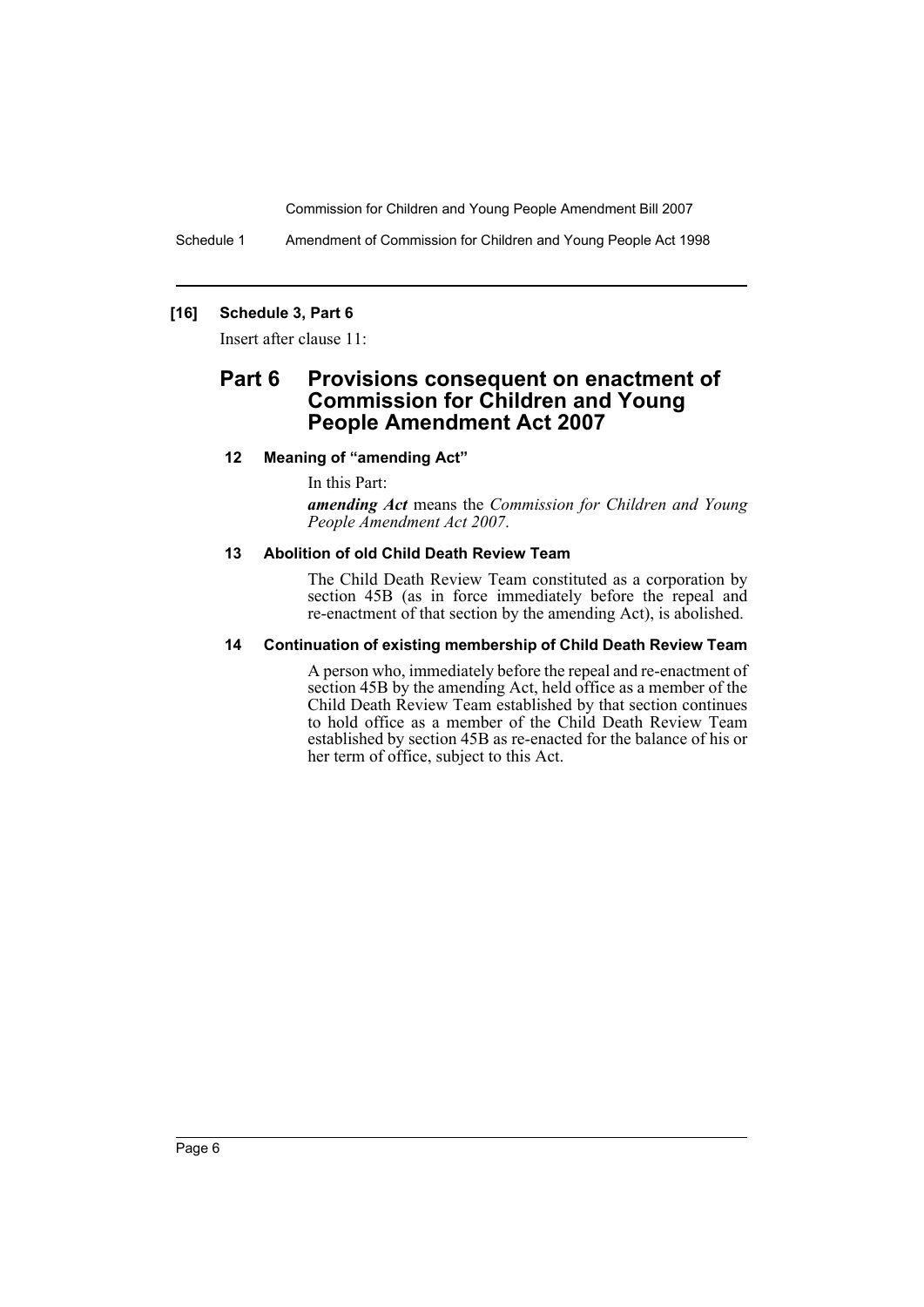Amendment of Parliamentary Electorates and Elections Act 1912 Schedule 2

# <span id="page-7-0"></span>**Schedule 2 Amendment of Parliamentary Electorates and Elections Act 1912**

(Section 4)

#### **Section 81NA**

Insert after section 81N:

#### **81NA Duty of persons to assist the CYP Commission**

- (1) It is the duty of a prescribed person to provide the CYP Commission with full and unrestricted access to records that are under the person's control, or whose production the person may, in an official capacity, reasonably require, being records to which the CYP Commission reasonably requires access for the purpose of exercising its functions under this Part.
- (2) A provision of any Act or law that restricts or denies access to records does not prevent a person to whom subsection (1) applies from complying, or affect the person's duty to comply, with that subsection.
- (3) Access to which the CYP Commission is entitled under subsection (1) includes:
	- (a) the right to inspect and, on request, to be provided with copies of, any record referred to in that subsection, and
	- (b) the right to inspect any non-documentary evidence associated with any such record.

#### (4) In this section:

*prescribed person* means any of the following persons:

- (a) the Registrar or other proper officer of a court,
- (b) the Commissioner of Police,
- (c) any person holding a statutory office prescribed by the regulations,
- (d) any person employed under Chapter 1A (The Government Service) of the *Public Sector Employment and Management Act 2002* to hold a position or an office prescribed by the regulations.